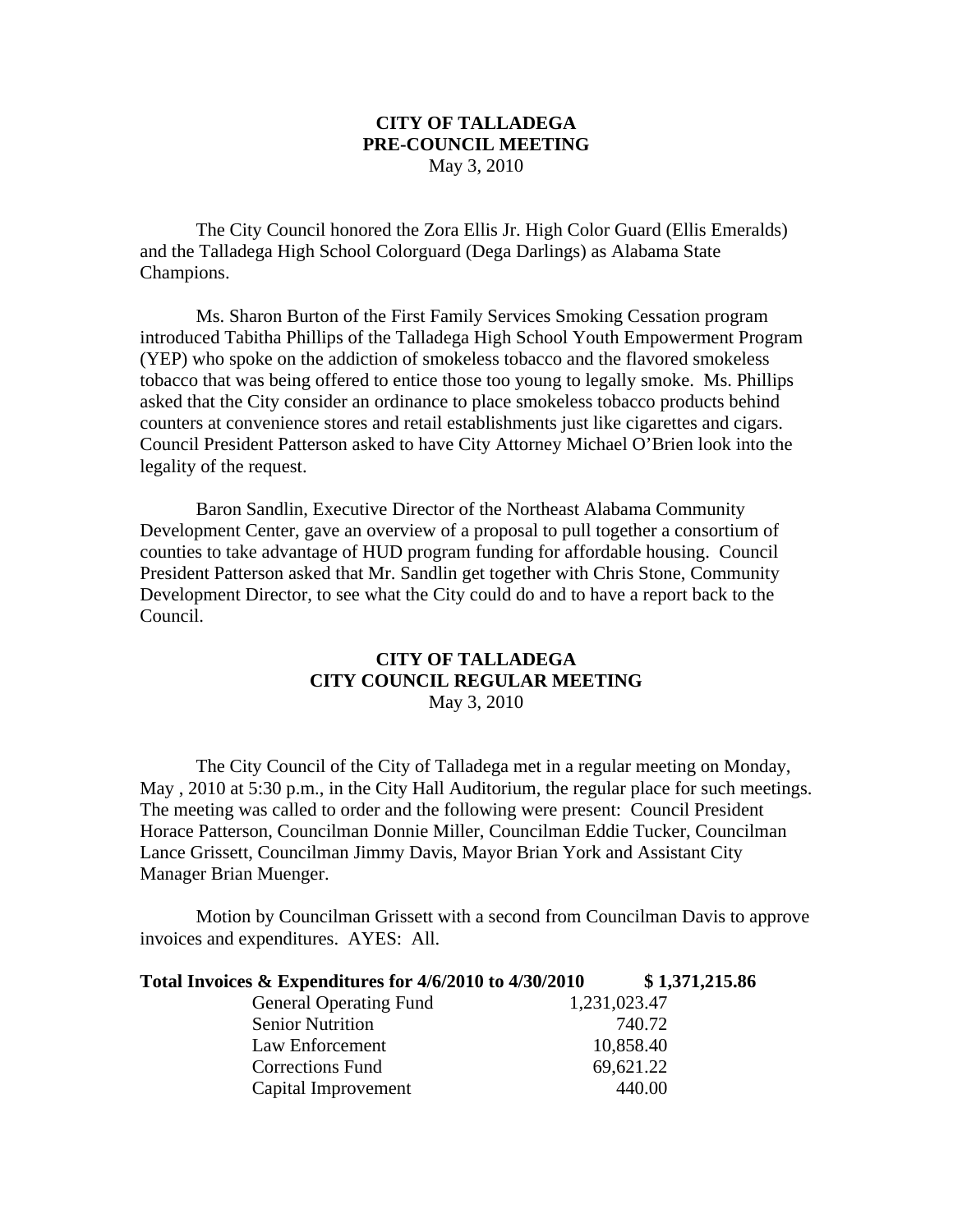| <b>Brownfield Grant Fund</b> | 22,904.40 |
|------------------------------|-----------|
| Oil Trust Fund               | 35,627.65 |

Motion by Councilman Grissett with a second by Councilman Davis for approval of minutes of the called meeting of March 4, 2010. AYES: All.

Councilman Tucker stated that his request for a streetlight was denied by the City's administration for 603 Brecon Access Road but that he felt that a street light was needed there and that his request should be granted.

Motion by Councilman Tucker with a second from Councilman Grissett for a streetlight at 603 Brecon Access Road. AYES: Councilman Tucker, Councilman Grissett, Council President Patterson. ABSTAIN: Councilman Miller and Councilman Davis.

Councilman Tucker also stated that no progress had been made on the condemned house at 113 Jemison Street. Chris Stone stated that the only choice now is to get bids for repair and then charge the repairs to the home owner and that bid specifications could be compiled in 7-10 days.

Chris Sellers, Engineer with Neel-Schaffer, presented an update on the Veterans' Park Improvements project and the paving projects. Mr. Sellers stated that on the Veterans' Park project they were awaiting approval from Alabama Historical Commission and FEMA before they would advertise for bids. On the Paving Project, Mr. Sellers stated that on the pavement resurfacing the plans and specifications had been approved and they were only waiting for the official approval letter from ALDOT before advertising for bids. The Bridge section of the Paving Project was separate and required a few more approvals before proceeding such as Corps of Engineers, and moving of utilities that are attached to the bridge (Alagasco and Alabama Power) and Neel-Schaffer will handle the relocation of the City's water and sewer lines from the bridge. When asked about the quality of the asphalt for this paving project, Mr. Sellers indicated that the goal was to fix the base of the road before the asphalt goes down to solve the problem of crumbling asphalt.

Mayor Brian York swore in Mr. Tom Lutchendorf onto the Municipal Airport Board.

Mr. Richard Wade asked the Council for an extension on his condemned property because he was in the process of selling the property to Jacks Restaurant. The owner of Jacks' Restaurant was present and promised that once the purchase of the property was complete that the condemned structure would be removed. The Council granted a 60 day extension.

Mr. Stone discussed Ms. Deidra Butler's request for another extension on the condemnation of 200-202  $26<sup>th</sup>$  Street structures. Council President Patterson stated that one more attempt should be made to contact Ms. Butler about the situation or a resolution to continue the condemnation would be on the next agenda.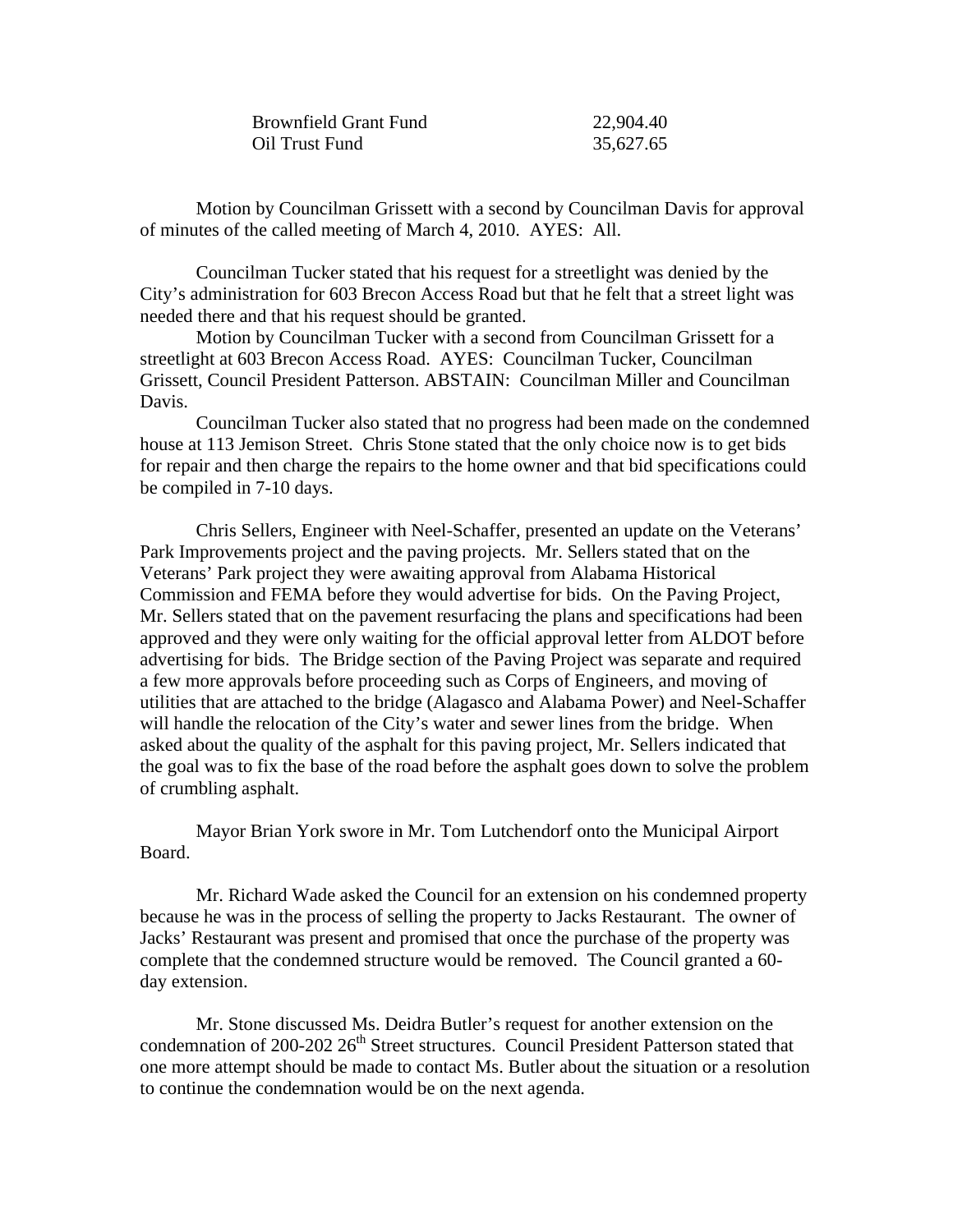Mr. John Childers was present to discuss the speeding problem on McMillan Street. Councilman Davis stated that it was his Ward and he realized there was a problem with speeding on McMillan Road but that he had some concerns about placing speed bumps. Chief Watson stated that he believed speed bumps caused more problems than they fixed and suggested that certain patrols be set up to catch the speeders. Council President Patterson stated that the request for speed bumps was denied because of the proximity to the schools, but that patrols would be increased during the time the high school was dismissing for the day. Mr. Childers also stated that the two streets (Alice and Arnold Streets) that flow onto Highway 77 are not wide enough for two way traffic.

Councilman Miller requested that the amount originally approved for the expenses of the City's  $175<sup>th</sup>$  Anniversary Celebration be re-instated to \$32,500 (\$30,000) was approved decreasing it from the initial request of \$37,000) with the additional funding of \$2,500 coming from the unused budgeted 2010 Speedway Sponsorship.

Motion by Councilman Miller with a second from Councilman Davis approving \$2,500 for 175<sup>th</sup> Anniversary Celebration expenses. AYES: All.

**Resolution #2047** to approve the granting of an easement to Aladdin Manufacturing Corporation to permit an encroachment into the West Street rightof-way.

**Resolution #2048** approving a contract with A&G Fence to install a security fence around the Water Storage Tanks at two sites in the Brecon area for a total price of \$13,350.00

**Resolution #2049** approving an updated City Vehicle Policy to be included in the Employee Handbook.

Motion by Councilman Davis with a second from Councilman Grissett to approve Resolutions #2047-2049. Roll Call. AYES: All.

Motion by Councilman Grissett with a second by Councilman Davis to approve invoices and expenditures for the Water Department. AYES: Council President Patterson, Councilman Davis, Councilman Grissett and Councilman Miller; NAY: Councilman Tucker

| Water Department Expenditures for 4/8/10 to 4/29/2010 |            | \$547,714.48 |
|-------------------------------------------------------|------------|--------------|
| General Fund                                          | 509,757.84 |              |
| Coleman Circle Project                                | 37,956.64  |              |

Ms. Cathy Fuller presented a listing of Water and Wastewater Treatment Plant upgrades since December 2009. Council President Patterson commented on the improvements he noted in the most recent tour of the facilities. Councilman Davis noted that Mr. Brian Miller's leadership and positive attitude had made a difference.